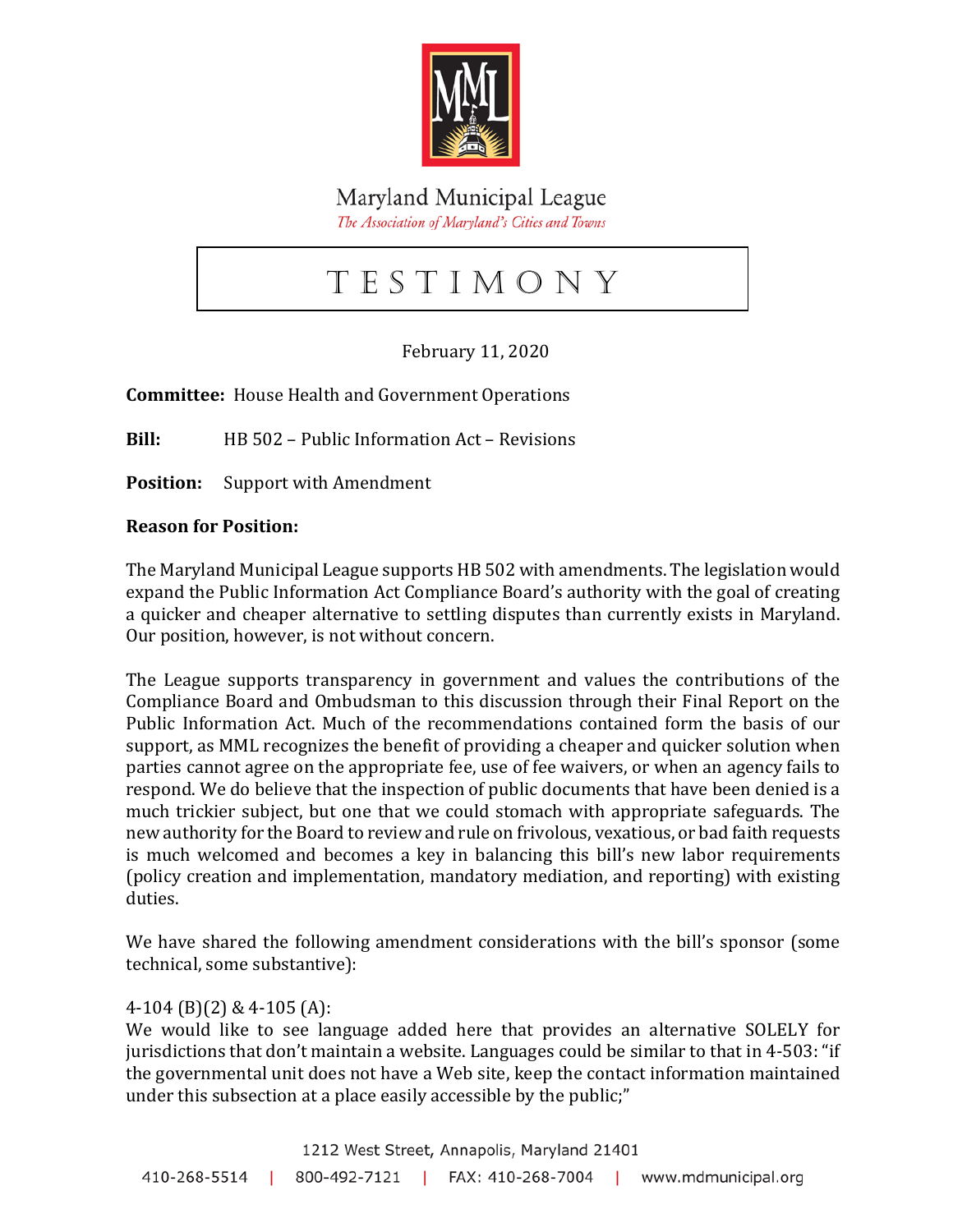### 4-1A-04 (a)(IV):

We would appreciate some clarification on whether this is related to the initial response to a request or the final response with appropriate documents. Additionally, since we are giving the Board discretion over fee waivers, we believe it would also make sense to give the Board discretion over the fee waiver amounts, allowing them to waive "part of or all" of a fee. Finally, if the intent is for a completed response, we would ask that language be included that bars a fee waiver when the custodian files a complaint under the new 4-1A-4 (B) of this subtitle (frivolous, vexatious, or in bad faith requests) and is in dispute.

#### 4-1A-04 (C)(1) – line 26:

Possible oversight in giving the Board authority to "adopt regulations to carry out this "TITLE." We think it should be "Subtitle."

#### 4-1A-05:

Possible oversight with section 4-1A-05 and the duties of the Ombudsman contained within 4-1B-04 (which doesn't include the ability to review fees). I'm wondering since this makes the Ombudsman a mandatory step before going to the board, does the review of fees either needs to be added to the Ombudsman's list of duties or does their needs to be an exemption that allows applicants/custodians to go straight to the Board in these cases?

## 4-1A-06 (B)(2)(I):

Same as before – we would appreciate some clarification on whether this is related to the initial response to a request or the final response with appropriate documents.

#### 4-1A-06 (B)(4):

I believe this is the area Delegate Lierman's amendment was intended to clarify. "THE BOARD SHALL MAINTAIN THE CONFIDENTIALITY OF ANY RECORD OR CONFIDENTIAL INFORMATION SUBMITTED BY A CUSTODIAN OR AN APPLICANT UNDER THIS SUBSECTION IF THE CUSTODIAN OR APPLICANT CLAIMS THE RECORD OR INFORMATION IS CONFIDENTIAL."

It's a welcome (and needed) amendment.

We would still like to see language added here that is similar to Section 4-403 but relating to information shared with the Board. 4-403 reads: "A custodian is not civilly or criminally liable for transferring or disclosing the contents of a public record to the Attorney General under § 5-313 of the State Personnel and Pensions Article."

#### 4-402:

Once again, we would appreciate some clarification on whether this is related to the initial response to a request or the final response with appropriate documents. It also appears to me to be at odds with the discretionary fee waiver under 4-1A-04.

Section 2 – effective date: